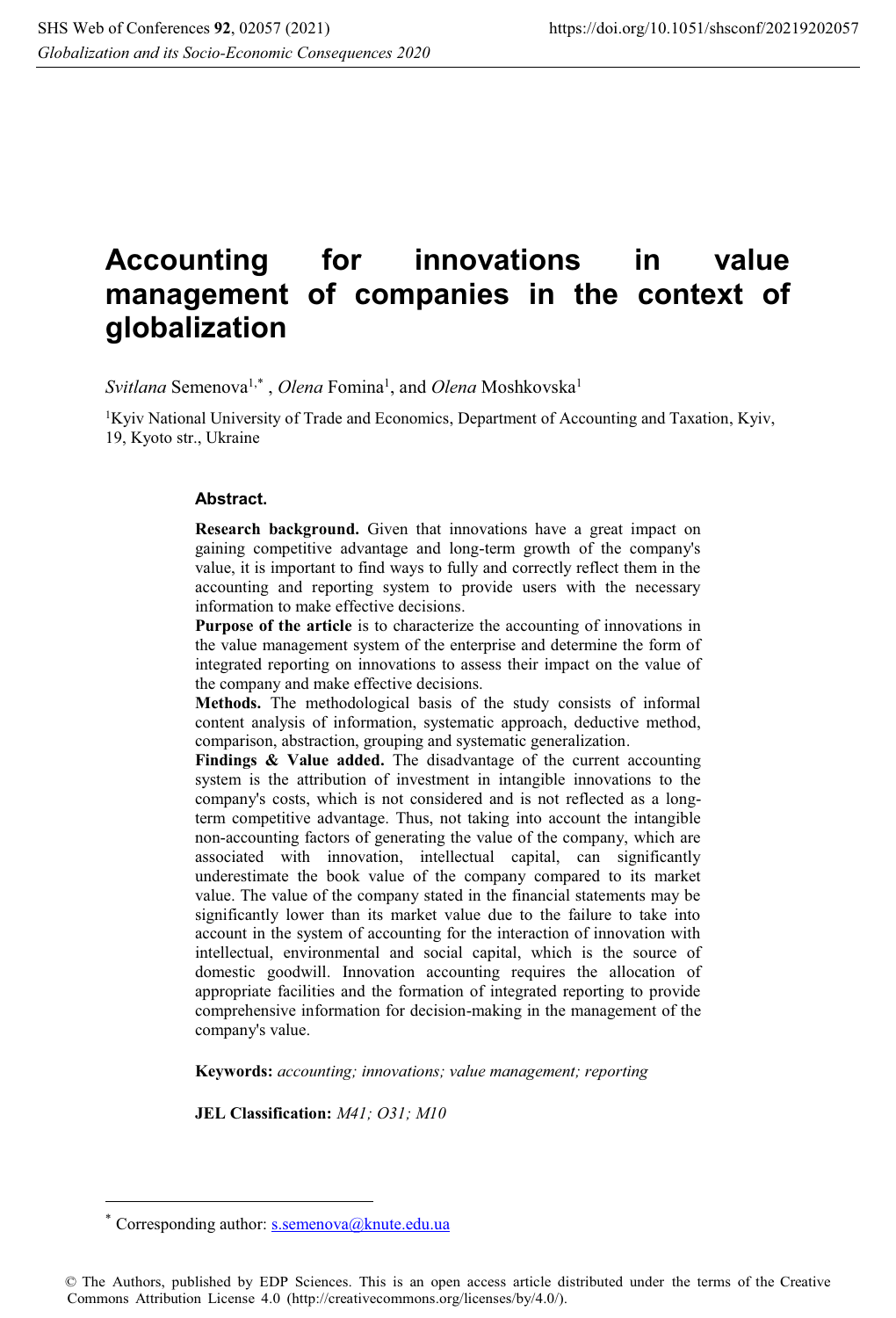## **1 Introduction**

Problems of valuation and management of companies in modern business conditions are increasingly attracting the attention of managers, scientists and researchers. One of the important tasks of business management is to increase its value, ensure the well-being of owners, so the goal of increasing the value of companies is of particular importance. Innovations are able to provide higher indicators of competitiveness, profitability and, consequently, the value of the business. Therefore, such an important object of accounting as innovation must be considered in the context of company value management.

The most innovative economies in the world are Germany (86.8), the United States (84.1), Switzerland (81.2) and Taiwan (China) (80.2) [1], in parentheses is the indicator of innovation capacity from 0 to 100 according to the World Economic Forum for 2019. These countries also have the highest GCI 4.0 (Global Competitiveness Index) indicators. The country's innovation capacity is calculated using a number of indicators, including: diversity of workforce, state of cluster development, multi-stakeholder collaboration, research and development, scientific publications score, research institutions prominence, commercialization, international co-inventions, patent applications and trademark applications per million pop. In these four countries, innovation scores exceed 80 in terms of innovation capacity. Only 141 out of 141 countries of the world have the value of innovation capacity more than 50, the average in the world is only 38. The Global Competitiveness Index [1] identifies and evaluates the factors underlying the process of economic growth and human development, where innovation has a special role. Therefore, innovation must be evaluated, analyzed and reflected in accounting and reporting as one of the key factors in the long-term growth of the company's value.

The process of assessing the value of the enterprise is primarily carried out in the accounting system, but often the book value of the company does not correspond to its market value, which explains the nature of goodwill. The existence of a large number of methods of valuation of the enterprise is associated with different interests of the subjects of evaluation: accountants, managers, owners, auditors, creditors, investors, banks, insurers, who use different tools and indicators. The whole set of methods for calculating the value of the company can be systematized into three approaches [2]: cost, revenue and market, each of which has its own characteristics, disadvantages and advantages. The greatest impact of innovation on increasing the value of companies is taken into account in the revenue approach to valuation, but it requires accurate forecast estimates, the stability of the environment and relies heavily on the application of professional judgment of the accountant.

The financial statements generated by the accounting system contain a retrospective assessment of the results of transactions and do not provide complete information about the current real value of the company, its potential to generate future cash flows, competitive position in the market, ambitions and ability to innovate, the expected effect. Innovation is a complex object of accounting it goes beyond the traditional understanding of assets and costs. This requires a special approach to the reflection of innovations in accounting and reporting to provide complete information to users about their impact on the value of the company to make effective decisions.

**Research objective.** The purpose of the article is to highlight the features of accounting for innovations in company value management and reporting to meet the information needs of users in decision-making.

**Methodology and data.** The methodological basis of the study is informal content analysis and systematic generalization of data obtained from scientific and practical sources of information on accounting for innovation and value formation of companies. The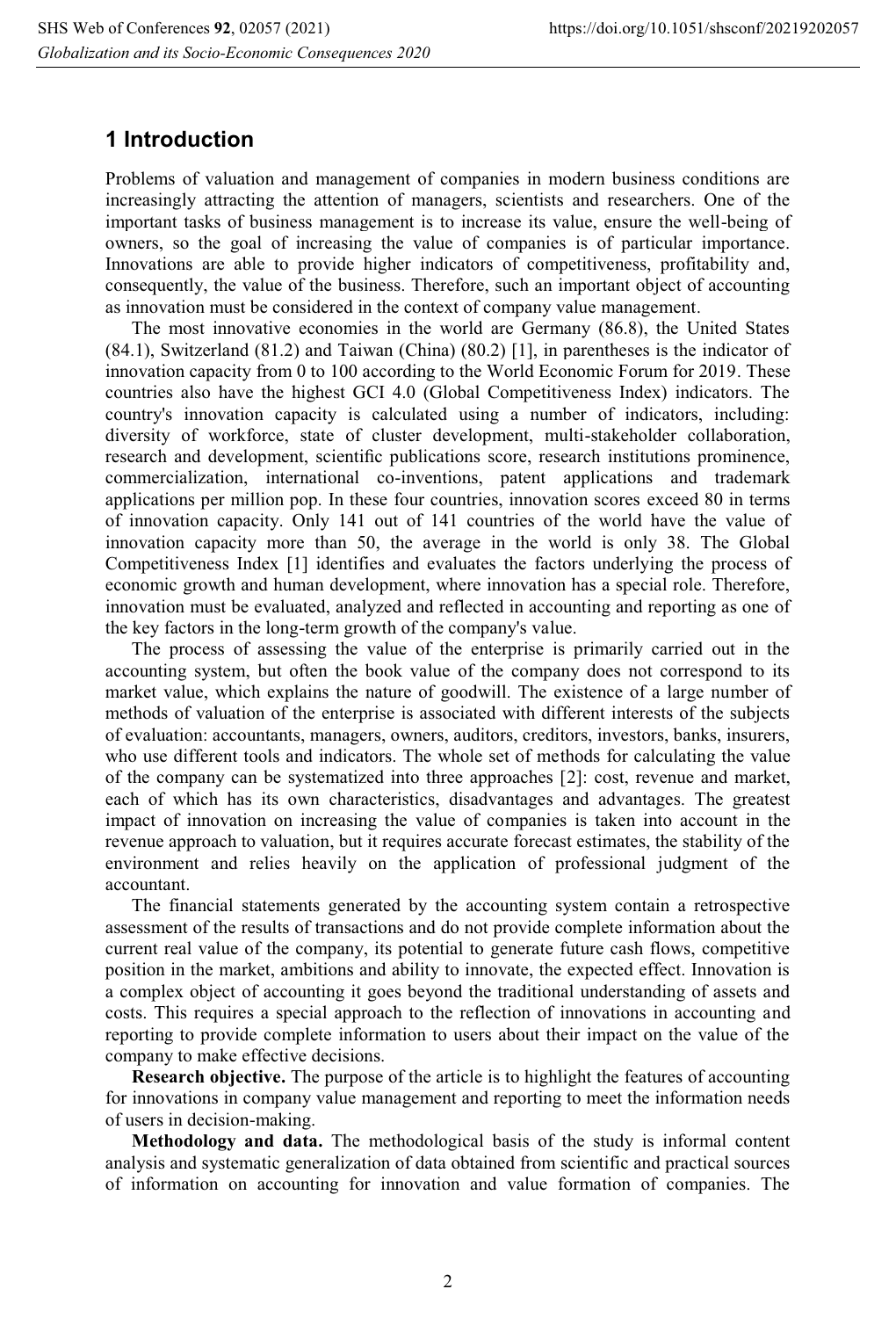performed investigations are based on the application of a systematic approach, deductive method, comparison, abstraction, grouping and generalization methods.

Structurally, the article contains a statement of the problem, a review of the scientific literature, determining the purpose of the study, methods of obtaining results. The article describes the importance and need to take into account in the accounting and reporting system the impact of innovations on the value formation of companies in today's globalization. The essence of concepts is investigated: innovation, innovative activity, expenses for innovation, internal goodwill. The main features of the classification of innovations as an object of accounting are identified. Problems and obstacles to the full display of information about the company's innovations, namely their impact on the growth of the company's value are outlined. It is necessary to take into account off-balance book value indicators, off-accounting factors associated with the positive effect of innovation on the growth of the value of companies. For this purpose, a form of integrated reporting on innovations in company value management is proposed. The main indicators of this form include information about innovation as a process (as part of innovatiove activity), innovation as a result (innovative product and innovative production) and expected results from innovations. The form of integrated reporting should contain indicators of the value of the enterprise, which are reflected in the balance book, and cost factors outside the financial accounting system, off-balance book value indicators of the enterprise, which are taken into account in management internal reporting. Thus, it will control and obtain information not only about the results of innovative activities of the enterprise, reflected in the accounting system according to the current methodology, but also those parameters that directly or potentially affect the value of the company, but not yet reflected in the financial statements. More complete information support will help to make effective management decisions about innovations and their impact on the company's value.

### **2 Literature review**

Innovation is a widely studied object, but the issues of accounting for innovation in relation to the value of the enterprise in the scientific literature are not sufficiently disclosed.

The real impact of financial reporting on the disclosure of information about the company's innovation is highlighted by Simpson A. and Tamayo A. [3] and points to the difficulties in reporting on investment in innovation. Given the set of characteristics of the company's innovation activities, the disclosure of information about innovations can be carried out in three sections: financing, compensation and training. The reflection of innovations in accounting and financial reporting requires a compromise between reducing the asymmetry of the information presented and increasing own costs. The appropriate approach is also followed by Cooper S. [4], pointing to the need to find special detailed forms of disclosure of information about innovations and developments in the financial and management reporting of companies.

The source of information about the innovative activity of the enterprise is financial, managerial, statistical accounting and reporting. However, today the method of reflection in the accounting of innovation processes is imperfect, as it relies on existing tools that do not take into account off-balance sheet and intangible factors of innovation, such as intellectual capital, synergy, competitiveness, the impact of integration and globalization [5].

The impact of business innovation on human development in the country was studied by Sajjad M., Orangzab, Chani M.I. [6]. The global business index, business innovation indicators and the development of intermediate indicators of human potential: behavior, abilities and level of aspiration were analyzed. In particular, it was found that the level of desire of employees is influenced by existing industrial innovations, innovative production methods, the level of internationalization and the amount of venture capital. The human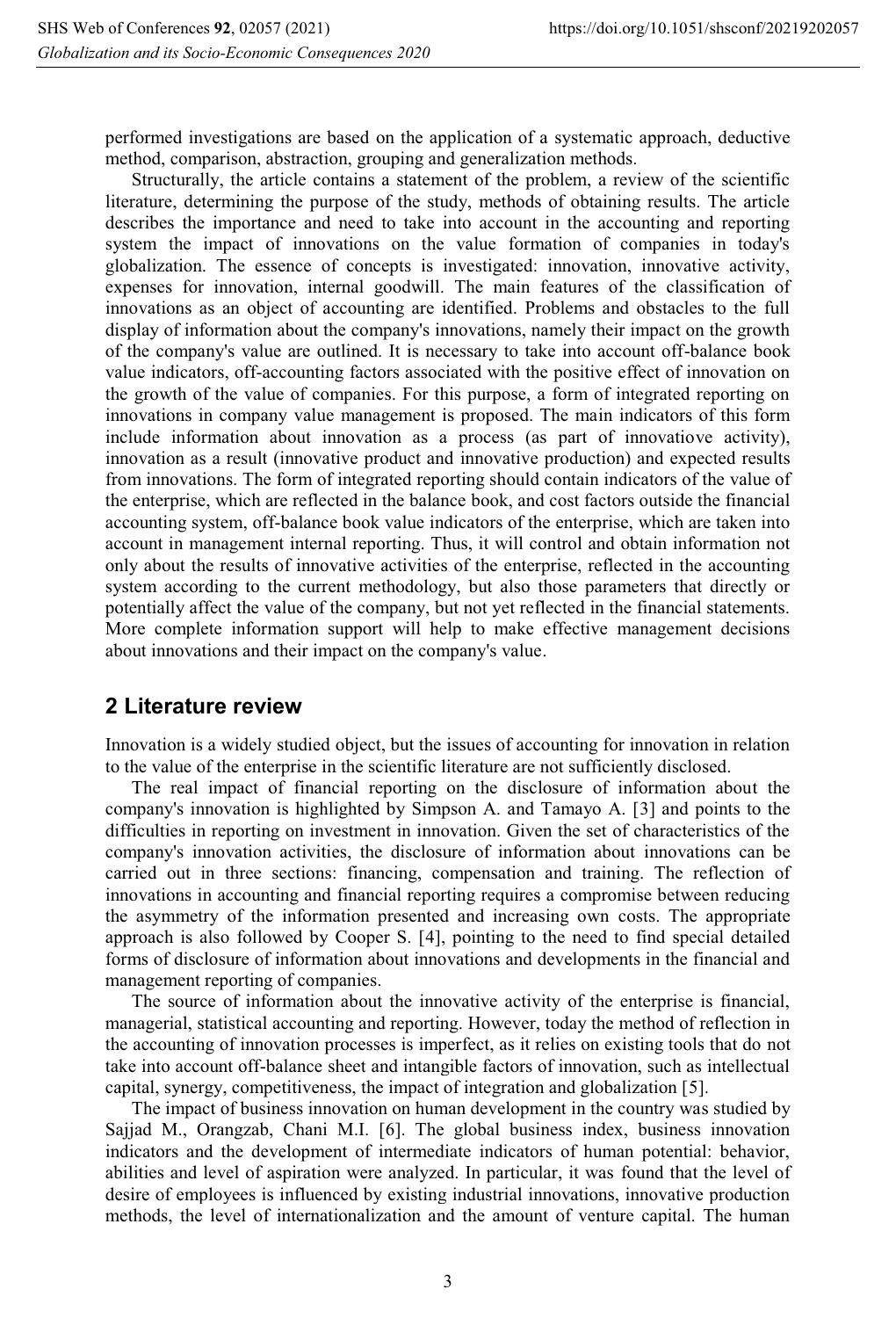development index is growing due to the intensification and spread of innovations in the field of entrepreneurship, which in turn due to the increase in intellectual capital contributes to the value of companies.

The consequences of changes in accounting approaches to reflect the processes of mergers and acquisitions, assessment of goodwill generation, acquisition of research projects and developments are studied in detail by Chaney P. K., Gunn R. N. and Jeter C. D. [7]. It is pointed out that due to changes in international financial reporting standards, the GAAP system, there is a great deal of debate as to whether the proposed accounting changes may provide distorted information and prevent optimal decision-making. The use of combinations of business and innovation by international companies as a means of increasing their market value is becoming more difficult.

The need to take into account and calculate the intellectual capital in the composition of human capital, organizational capital and customer relations capital is emphasized by the authors Kutsyk P., Koryagin M., Chik M. and Kuskova S. [2]. It is reasonable to agree with the hypothesis that the value of intellectual capital can be determined only in the totality of its components, as each of them separately determines only the costs incurred of different nature. The same approach is relevant for assessing the importance of innovation in shaping and increasing the value of the company. The nature of the activity, the operating conditions of the enterprise and the complexity of innovations significantly affect the formation of the company's value.

Management accounting tools, including analytical and strategic, proposed by Mazaraki A. A. and Fomina O. V. [8] can be successfully used to more fully reflect the innovations in the management accounting system of the enterprise.

Modern challenges also require the introduction of innovations in the field of management accounting, the so-called MAIs (management accounting innovations), especially for international corporations, as noted by Yazdifar N., Askarany D., Wickramasinghe D., Nasseri A. and Alam A. [9]. Under the influence of globalization processes, management accounting and reporting become more socially oriented, attention is paid not only to innovations to strengthen the competitiveness of companies, but also to the components of intellectual and environmental capital as factors of value generation.

The literature also examines the impact of innovation on the quality of financial reporting. The presence of a two-way relationship between the volume (scale) of innovation and the quality of financial reporting indicates Park K. [10]. The formation of high-quality financial statements is based on a well-established system of information support of the company, where accounting plays a key role [11]. At the same time, high-quality accounting information and prepared financial statements can help the company in making decisions in the presence of a high degree of uncertainty about the expected benefits for innovation in intensive research and high competition in the market.

In their work, Dainiene R., Dagilienė L. [12] present an assessment of innovation in financial, managerial and social accounting. Problems of accounting for cost management are considered in the work of Kovova I., Malyshkin O., Vicen V., Shulyarenko S., Semenova S. and Shpyrko O. [13].

Innovations in the field of accounting are covered in the work of the authors Becker S.D., Messner M., Schäffer U. [14]. Historically sound and proven accounting innovations such as activity-based costing (ABC), economic value added (EVA), balanced scorecard (BSC), budgeting, management and integrated reporting emphasize the importance of management accounting and reporting in the management of company values. The development of the accounting system already goes beyond budgeting in the formation of strategic management accounting. All this emphasizes the urgency of finding new approaches and methods of accounting, reflecting not only the process of development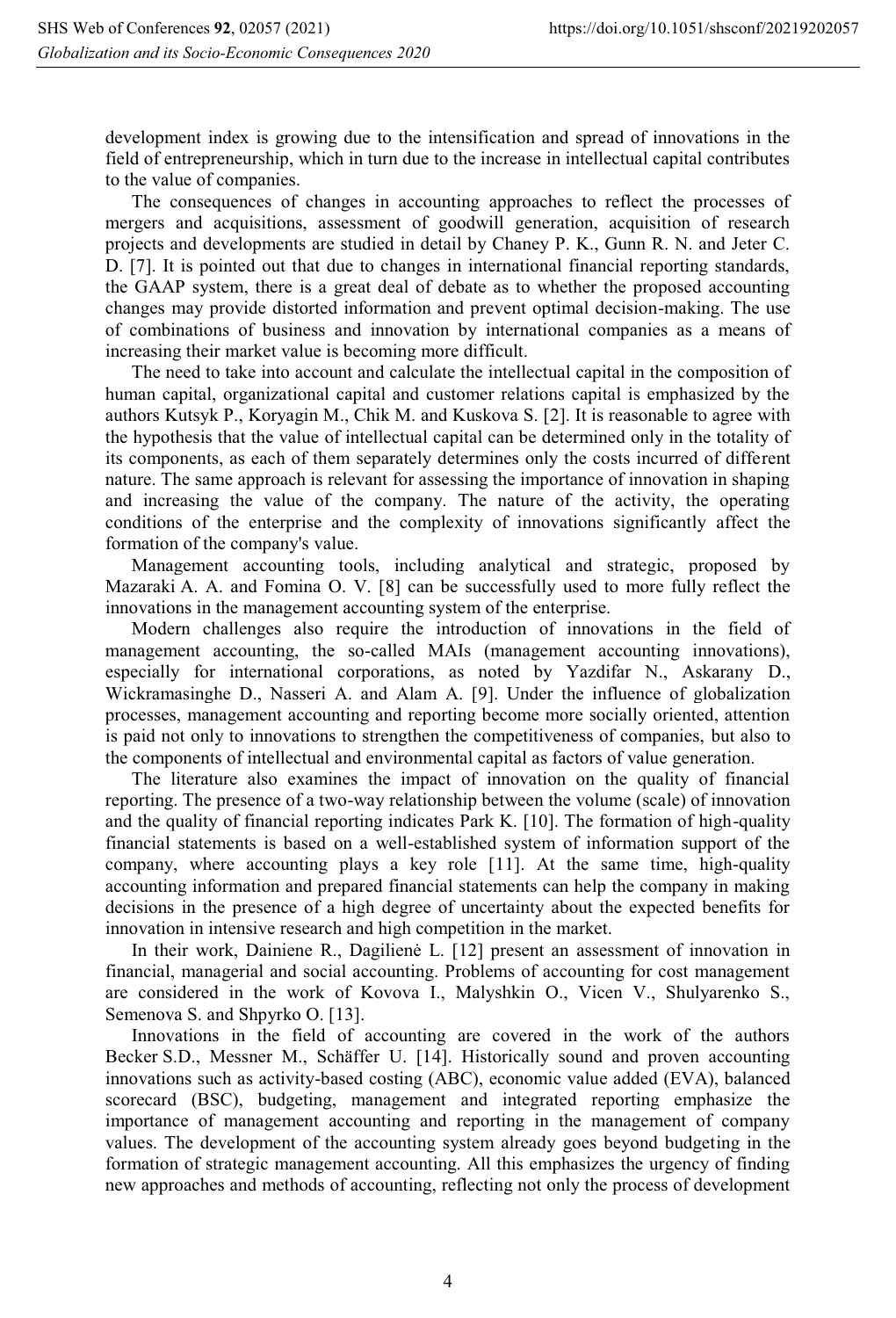and implementation of innovations, but also the impact on the growth of the company's value from the implementation of innovative activities.

## **3 Results and Discussions**

Innovation is a new product in the field of engineering, technology, management, scientific and social activities, which is created based on the use of ideas and best practices. Innovation is inextricably linked to innovation, but it is an aggregate concept and a rather complex object of accounting.

 On the one hand, innovation is an investment in research, development, testing, which are reflected in the accounting as the formation of costs or capital investment. Such innovations ensure the development of existing technologies [12]. On the other hand, innovations can be recognized as technologies as an asset, a new product or commodity, a new technique [14]. Such innovations are in fact the result of innovation.

Innovative activities are all scientific, organizational, financial, technological and commercial activities that promote the introduction of innovations or are designed for this purpose. Innovations are newly created, applied or improved competitive technologies, products or services, as well as organizational and technical solutions of production, administrative, commercial or other nature that significantly improve the structure and quality of production or social sphere. Innovation as an object of accounting should be divided into appropriate types, as they require different approaches to be reflected in accounting and affect the formation of company value in different ways [5, 15].

According to the Oslo Guidelines, in economic terms, innovations are divided into product, process, marketing and organizational. According to the market position, there are constant, intermittent and subversive innovations. According to the level of novelty, innovation is a new or significantly improved product, product or service. According to the level of innovation: new for the market or new for the company [5]. Fundamental from the point of view of accounting accounts and the order of reflection in the reporting is the classification of innovations by objects of innovations: commodity, technological, technical, managerial, marketing, ecological and social. Not all of these innovations may meet the strict criteria for recognizing an asset, but because they have potential economic benefits, they should be considered as part of the company's off-balance sheet value factors.

Innovative activity is aimed at using the results of research and development, their commercialization, leads to the release of new competitive goods and services on the market [9, 16].

Research and development are divided into internal, created by the enterprise itself, where the amount of capital investment, cost of innovative objects will be recognized; and external - purchased from other companies.

There are also such types of innovative activities as the purchase of machinery, equipment, software and other external knowledge. Innovative activities include education and training of personnel, which have a significant investment character, as they are able to increase the intellectual capital of the enterprise and increase its value in the long run.

A separate component of innovation is the market introduction of innovations, their presentation on the market or direct use in production.

Depending on the stage of implementation, it is appropriate to distinguish as separate objects of accounting: the cost of innovation and innovation as a result. The cost of innovation is a set of invested resources, the cost of the still unfinished process of creating innovations that have not yet reached the planned goal [7]. Innovation as a result, in turn, can be divided into innovative product and innovative products [10]. An innovative product is the result of research and development, which meets the established requirements [16]. Innovative products are certain new products or services.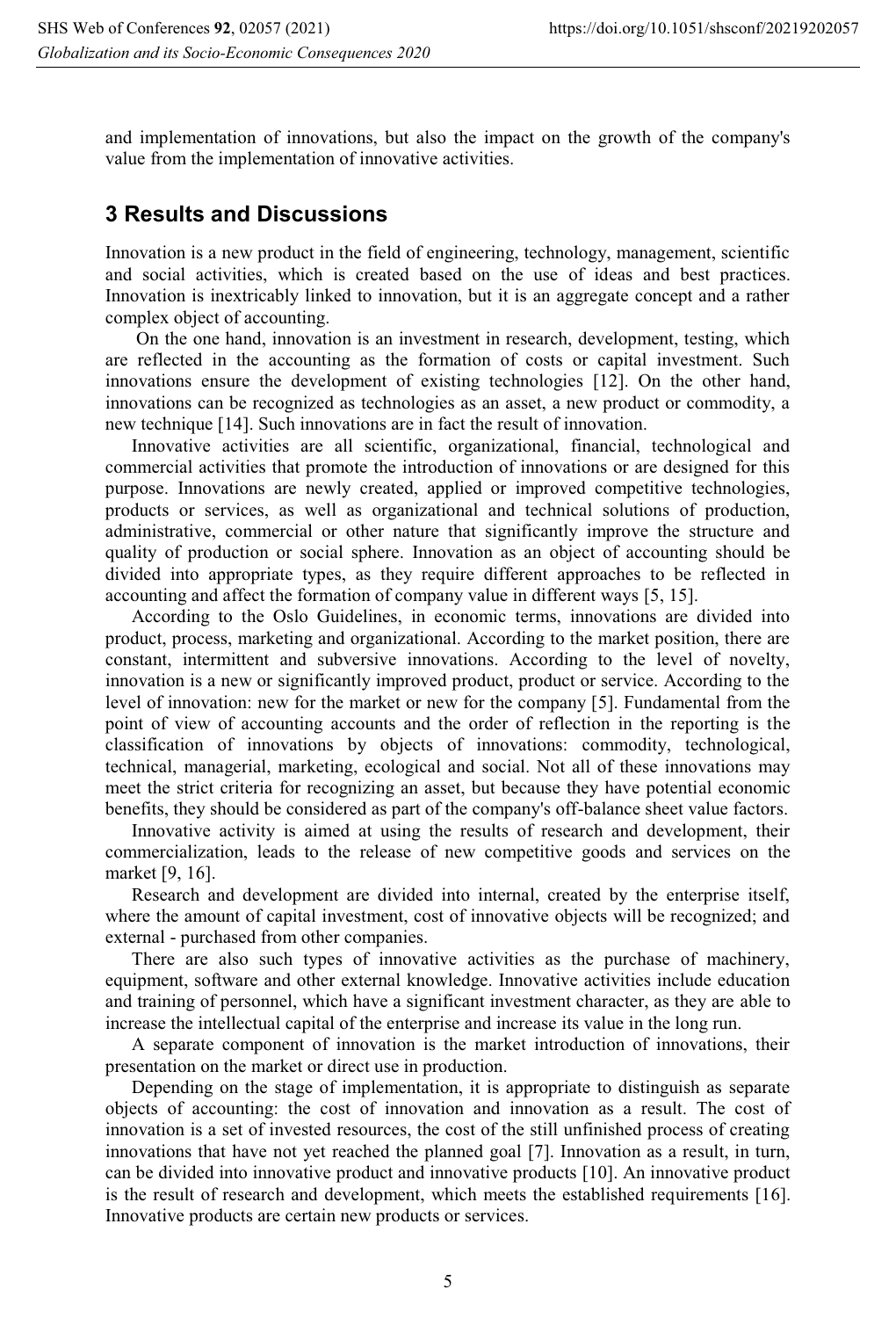Among the forms of acquisition of new technologies are: patent rights, licenses for the use of inventions, industrial designs, utility models; results of research and development; know-how, agreements for the acquisition or transfer of technology; purchase of equipment; purposeful involvement of qualified specialists.

Innovations are closely related to the functioning of intellectual capital in the enterprise, the generation of internal goodwill, the existence of off-balance sheet factors that can`t be fully reflected in the existing method, but contribute to the market value of the enterprise, so require consideration, evaluation and reflection and management accounting. The definition of the methodology for evaluating innovations by stages of implementation and identification of the transition of intellectual capital to innovation remains relevant today [5].

Based on the fact that innovative products are objects of intellectual property, a prerequisite for their recognition is accounting, official registration of such a product by the developer or author of ownership of the results of innovation at the state level [2, 4]. Such documents include patents for inventions, certificates, licenses, which assign to the subjects of innovation copyright and related rights. In this way, intellectual property is recognized, which is reflected in the account as an intangible asset of the enterprise.

Problems of accounting for innovations are the lack of separate accounts for their reflection in the accounting system. In practice, analytical sub-accounts are used to reflect the costs, operations and results associated with innovation [6, 11]. In turn, this requires the development of appropriate forms of internal management reporting that would meet the information needs of users in decision-making.

In the account for each object of intellectual property are: invention, utility model, industrial design, topography of the integrated circuit, selection achievement, analytical sub-account is opened. The company as a producer of innovation has state protection documents - patents and certificates. Upon receipt of intellectual property from their owners, a license for their use, sale or implementation of the discovery is required.

In the financial accounting system, an asset that is the result of an innovation is recognized primarily as an intangible asset. If, as a result of an innovation activity, it is not possible to recognize an intangible asset, the costs of innovation, the costs of the period, are recorded.

The total cost of innovation is the cost of the enterprise to innovate both new to the enterprise and new to the market, including internal research and development, acquisition of developments, machines, equipment and software, other external knowledge and other costs. The indicator includes current and capital expenditures. Data on the cost of innovation are provided regardless of the stage of the innovation process: at the initial stage of development of new or significantly improved products and processes or at an intermediate stage.

Thus, as an object of accounting, innovations are closely related to innovation, income and expenses, intellectual capital, intangible assets, which are reflected in the balance sheet or which are defined as off-balance sheet resources. IAS 38 [15] also applies to measures aimed at increasing intellectual capital, spending on advertising, training, commissioning, development and research aimed at developing knowledge.

Businesses often recognize the costs of innovation in the acquisition, development, maintenance or enhancement of intangible resources, such as technical or scientific knowledge, development and implementation of new technologies and systems, licenses, intellectual property, market research and trademarks [13]. Not all objects of innovation meet the definition of an intangible asset due to the impossibility of identification or control over the resource, difficulties in proving the existence of future economic benefits, reliable valuation. If the component of intellectual capital related to innovation does not meet the criteria for recognition of an intangible asset, the cost of its acquisition or internal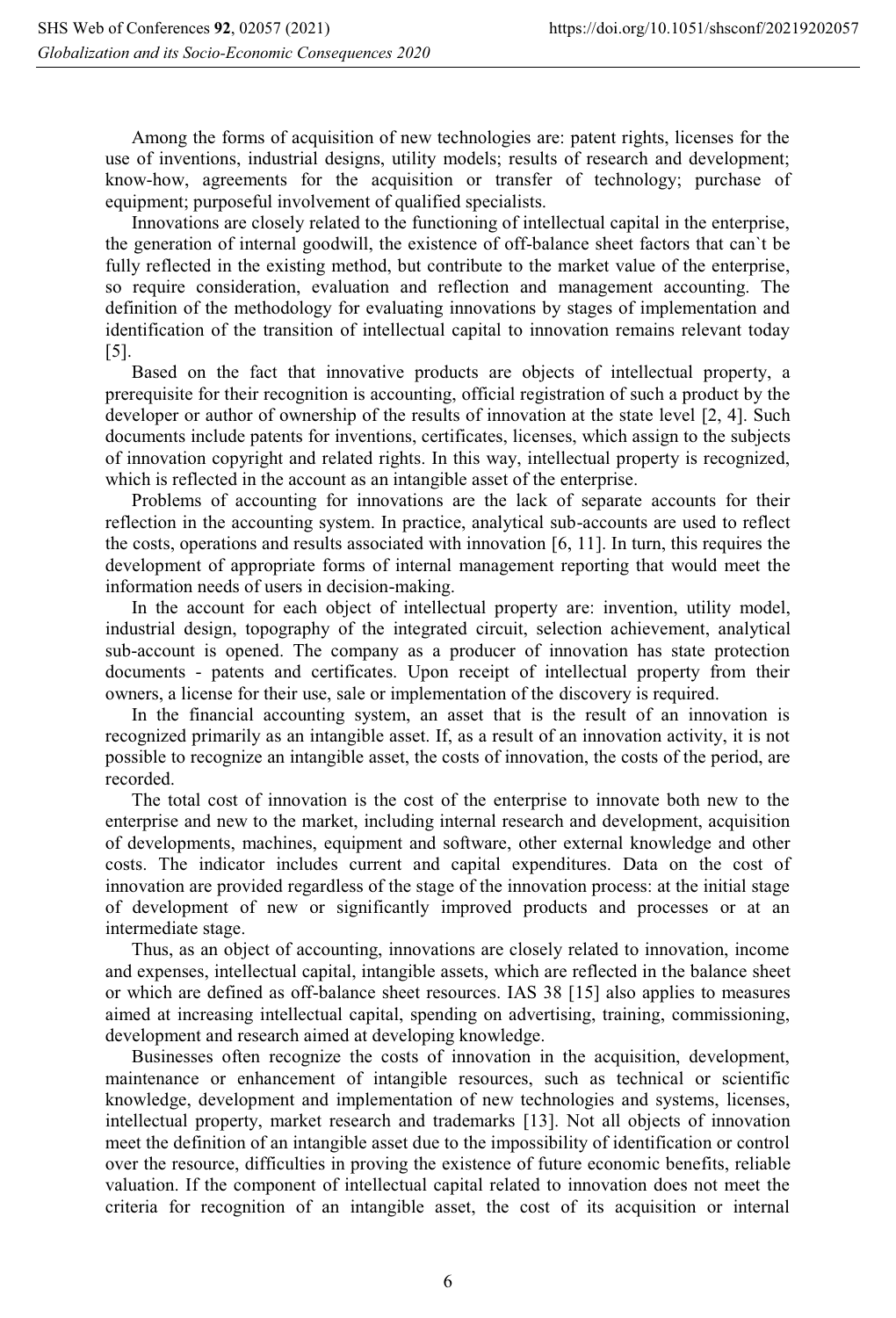generation is recognized as an expense in the period. However, if the item was acquired in a business combination, it is part of the goodwill recognized at the acquisition date [1].

Internally generated goodwill is not recognized as an asset. If an enterprise innovates but does not create an intangible asset, such costs are characterized as a contribution to internally generated goodwill. Internally generated goodwill is not recognized as an asset because it is not an identifiable resource (that is, it is not separable and does not derive from contractual or other legal rights) that is controlled by the entity and that can be measured reliably at cost [3, 8]. Internally generated goodwill is an important part of a company's value management.

The value of the company presented in the statement - the statement of financial position, is based on accounting estimates, rules of recognition of assets, the capital and obligations. However, the current accounting system according to international standards is not yet able to fully assess and reflect all components of intangible assets that significantly affect the formation of the market value of the company. Such components of intellectual capital as: human capital (knowledge, skills, creativity, creativity of employees, their values), organizational capital (organizational structure, information logistics, corporate culture of the company), customer or consumer capital (customer relations). Part of the intellectual capital may be reflected in the intangible assets of the company: patents, licenses, know-how, trademarks and intellectual property rights. However, most components cannot be recognized as assets due to the complexity of valuation or lack of control, ownership by the enterprise. In addition, such components of intellectual capital have the potential to bring the company future economic benefits, increase its market value. Therefore, they must be identified and reflected in internal management reporting in order to control, influence and make effective decisions. In addition to intellectual capital, offbalance sheet factors also include environmental capital, internal systemic synergy effects from the use of resources, the positive manifestation of which is significantly influenced by innovation. Therefore, for accounting and effective innovation management it is important to build integrated management reporting, which would provide sufficient and reliable information about the impact of innovation on the formation of company value (Table 1).

| <b>Indexes</b>                          |                                                                      | The cost of the enterprise<br>in the system of financial<br>accounting (book value)                 | Factors of enterprise value outside<br>the financial accounting system<br>(off-balance book value indicators)                                                                                             |
|-----------------------------------------|----------------------------------------------------------------------|-----------------------------------------------------------------------------------------------------|-----------------------------------------------------------------------------------------------------------------------------------------------------------------------------------------------------------|
| Innovation<br>as a process              | Innovative<br>activity                                               | Capital Investments<br>Period costs                                                                 | Ecological capital, intellectual capital<br>Organizational capital                                                                                                                                        |
|                                         |                                                                      | Staff training and education<br>costs                                                               | Human capital, employee<br>development                                                                                                                                                                    |
| Innovation<br>as a result               | Innovative<br>product                                                | Intangible assets, property,<br>plant and equipment,<br>innovative technologies and<br>developments | Brand, consumer capital,<br>environmental capital, intellectual<br>capital, organizational capital                                                                                                        |
|                                         | Innovative<br>production                                             | The cost of manufacturing<br>innovative products, goods,<br>works, services                         | Client capital, brand, image,<br>consumer commitment                                                                                                                                                      |
| Expected<br>results from<br>innovations | Income,<br>costs, risks,<br>profitability,<br>expected<br>cash flows |                                                                                                     | The factor of the predominance of<br>the market value of the company<br>over its value in the accounting<br>system (the amount specified in the<br>statement of financial position),<br>internal goodwill |

**Table 1.** Form of integrated reporting on innovations in company value management

Source: author's development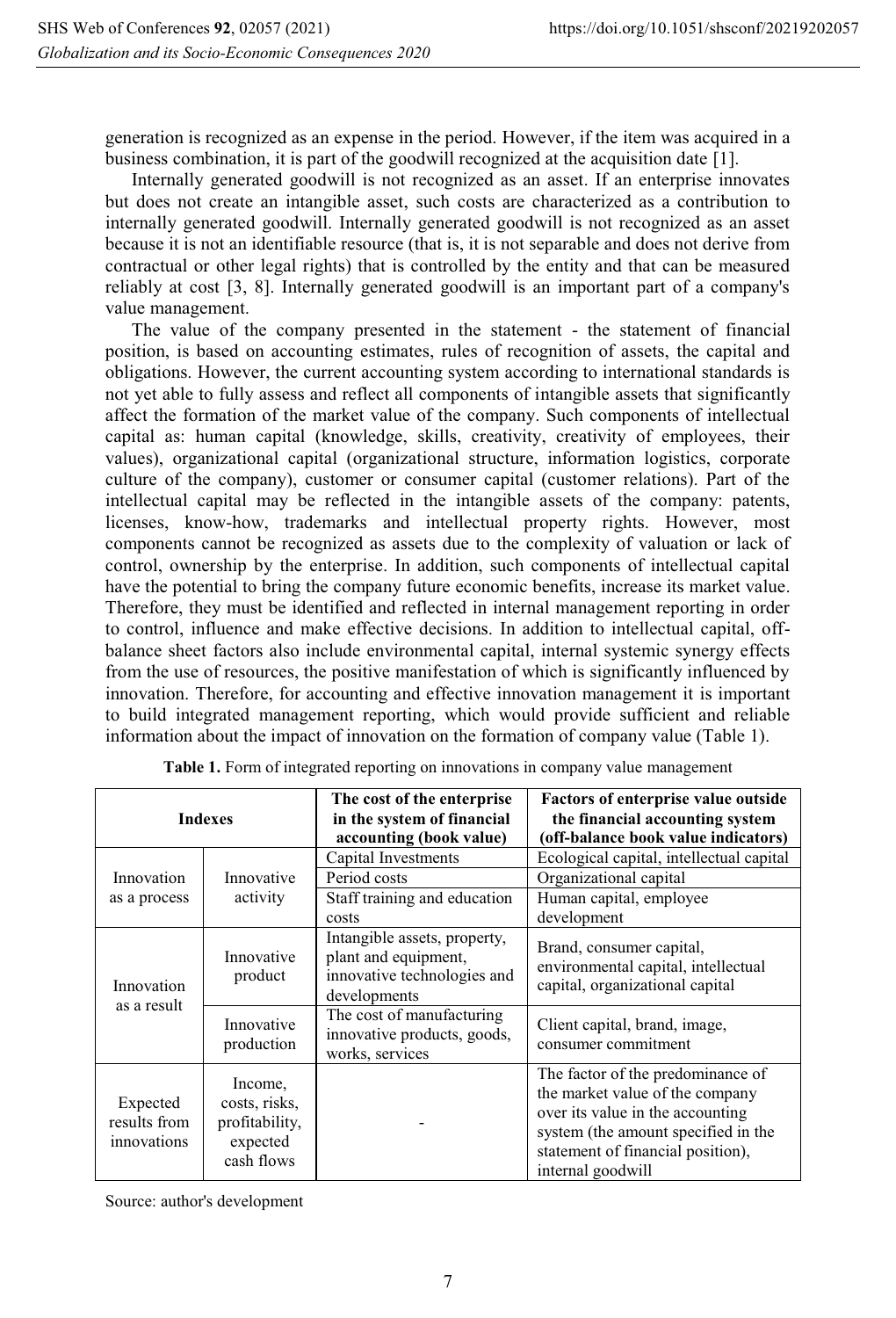To build a form of integrated reporting on innovations in the management of the company's value, the indicators must be distributed by type of innovation and the order of reflection in the system of financial accounting and reporting. Innovation as a process details information about the innovative activity of the enterprise through the accounting data on capital investments, innovation costs (period costs), training costs and staff training. Innovations as a result are separately reflected in the composition of the innovative product and innovative products. For each type of innovation there is a corresponding article that affects the value of the enterprise, reflected in the financial statements and off-balance sheet off-balance sheet indicators of generating the company's value.

Integrated reporting on innovations in company value management contains an important indicator of the expected results from innovations, which are determined in the projected amounts of income, expenses, risks, profitability and cash flows from innovation activities and the implementation of innovations in the market. Due to the forecast nature, they will be detailed in the off-balance sheet group of factors shaping the value of the company, which is most consistent with the profitable promising approach to business valuation.

The procedure for submitting statistical information on innovation in the European Union is carried out in accordance with the guidelines of the CIS (Community Innovation Survey) [17]. In order to compile statistical reporting, the information in the account is distributed between innovation processes and innovative products. Information on organizational and marketing innovations is provided separately. It provides important information on innovation expenditures, sources of information, innovation goals and cooperation with other enterprises and organizations in the context of innovation. Enterprises should identify factors that hinder innovation, provide information on the use of methods to stimulate new ideas and creative approaches among employees.

## **4 Conclusion**

Innovation is considered as an innovation in the use of a new or qualitatively improved product, product, service or process, organizational or marketing method, organization of jobs or external relations in the activities of the enterprise. A sign of innovation is the requirement that the product, process, method of marketing or organization for the company was new or significantly improved and implemented, implemented in the market.

As an object of accounting innovation should be considered, on the one hand, as an asset - the result of innovation, which can be reflected in non-current assets and accounted for as fixed assets (innovative equipment, machinery, technology) and intangible assets (know-how, patents , licenses for the use of inventions, industrial designs, research and development results). As part of current assets, innovation should be divided into innovative finished products, works and services, the cost of which is reflected in the accounts of production and cost of sales. On the other hand, in the accounting of innovation should be assessed as a process that is accompanied by the cost of innovation in the implementation of scientific advances or capital investment in the creation of innovative objects. The forms of financial statements (statement of financial position, income statement) do not separately display information about the availability of innovative assets or the results of innovative activities of the enterprise, which does not allow to isolate and evaluate such information. Innovation as an object of accounting should be divided into appropriate types, as they require different methods for recognition and reflection and do not equally affect the formation of the company's value.

For the accounting and effective management of innovations it is important to form integrated management reporting as a source of reliable and complete information about the impact of innovation on the growth of the company's value. The need to present data on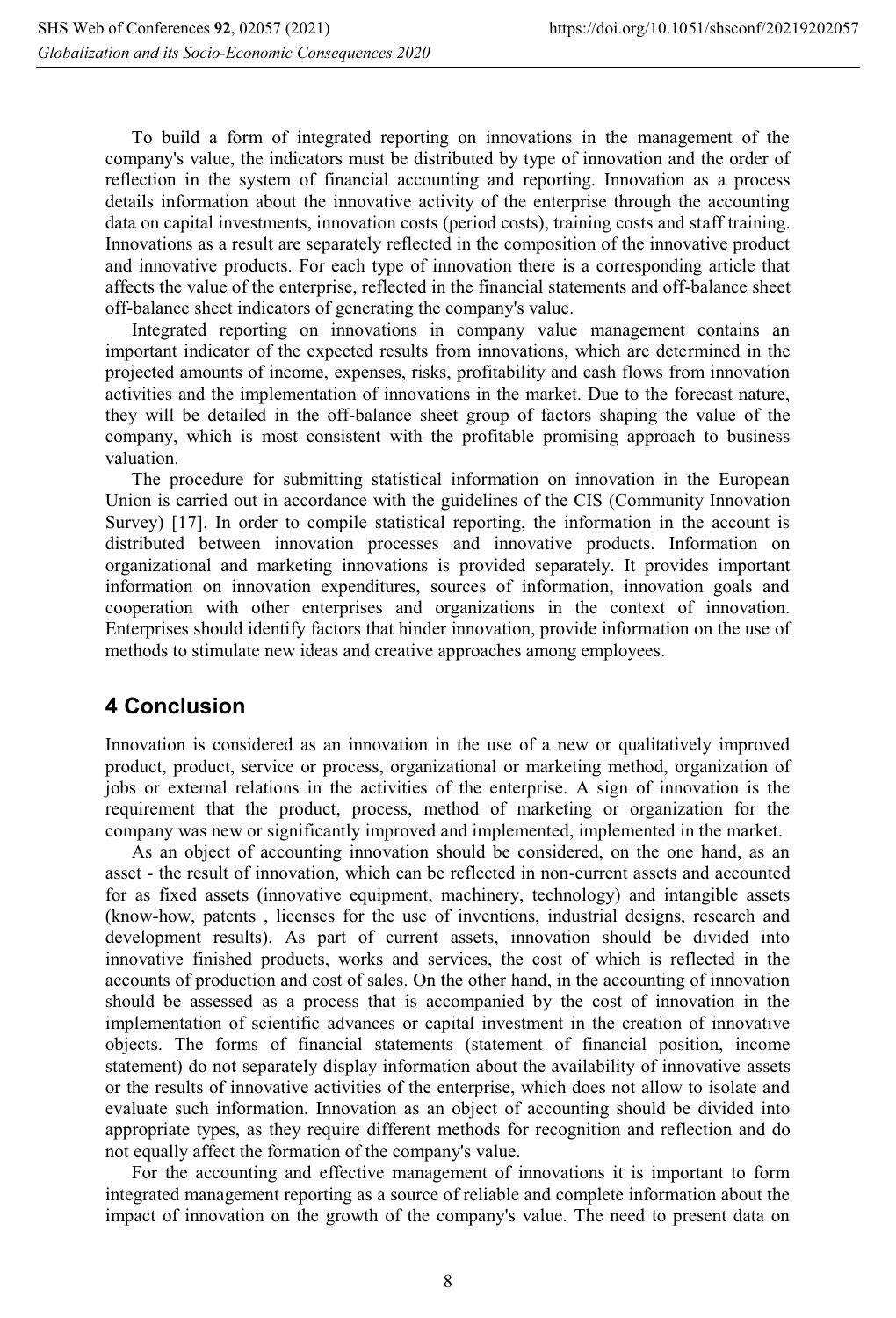innovation as a process, result and expected benefits in the integrated reporting, as well as according to whether the objects of accounting will be presented in the financial statements or as off-balance sheet indicators and factors generating company value. Innovation as a process details information about the innovative activity of the enterprise through the objects of accounting: capital investment, the cost of innovation as the cost of the period, the cost of training and education. Innovations as a result are reflected in the context of innovative product and innovative products. For each type of innovation, there is a corresponding item that affects the value of the company, reflected in the financial statements, and possible off-balance sheet non-accounting indicators that can affect the market value of the company and related to goodwill. Integrated innovation reporting should include important indicators of expected innovation results, revenues, costs, risks, profitability and cash flows from innovation. They are detailed in the off-balance sheet group of factors and correspond to the income approach to valuation of the enterprise.

The definition of the methodology for evaluating innovations by stages of implementation, identification of the transition of intellectual capital to innovation and feedback is still relevant today. Accounting and reporting should be a tool that helps to implement innovations, their understanding and the most complete information support for making important decisions about the value management of companies.

Accounting for innovations in the value management system of companies today is limited by the current accounting methodology defined in international financial reporting standards. They provide strict criteria for recognizing the assets, costs and results of innovation, but do not fully reflect intangible assets related to innovation, which significantly affect the value formation of companies. This is mainly due to the limitations in the reflection of the intellectual capital of the enterprise in the implementation of innovations, as well as environmental capital, as they are an important reason for the deviation of the market and book value of the enterprise. Therefore, there is a need to consider such objects of accounting in the internal management reporting forms. Prospects for further research are the search for new approaches and improvement of existing methods of reflection in the system of accounting and reporting of enterprise innovations and the impact of their results on the formation of the value of companies, increasing their competitiveness.

## **References**

- 1. Schwab, K. (2019). *The Global Competitiveness Report 2019*. World Economic Forum. Insight Report, Geneva.
- 2. Kutsyk, P., Koryagin, M., Chik, M., Kuskova S. (2019). Development of evaluation the market value of the enterprise in the system of accounting and analytical support. *Independent Journal of Management & Production*, 10(7), 623-644.
- 3. Simpson, A., Tamayo, A. (2020). Real effects of financial reporting and disclosure on innovation. *Accounting and Business Research*, 50(5), 401-421.
- 4. Cooper, S. (2020). Real effects of financial reporting and disclosure on innovation a practitioner view. *Accounting and Business Research,* 50(5), 422-424.
- 5. Semenova, S. (2019). Classification of innovations as an accounting objective. *Scientific journal «European Science»*, 2, 28-38.
- 6. Sajjad, M., Orangzab, Chani, M. I. (2020). Business Innovations for Unfolding Stratums of Human Development Indicators: a Worldwide Empirical Analysis. *Marketing and Management of Innovations*, 3, 11-21.